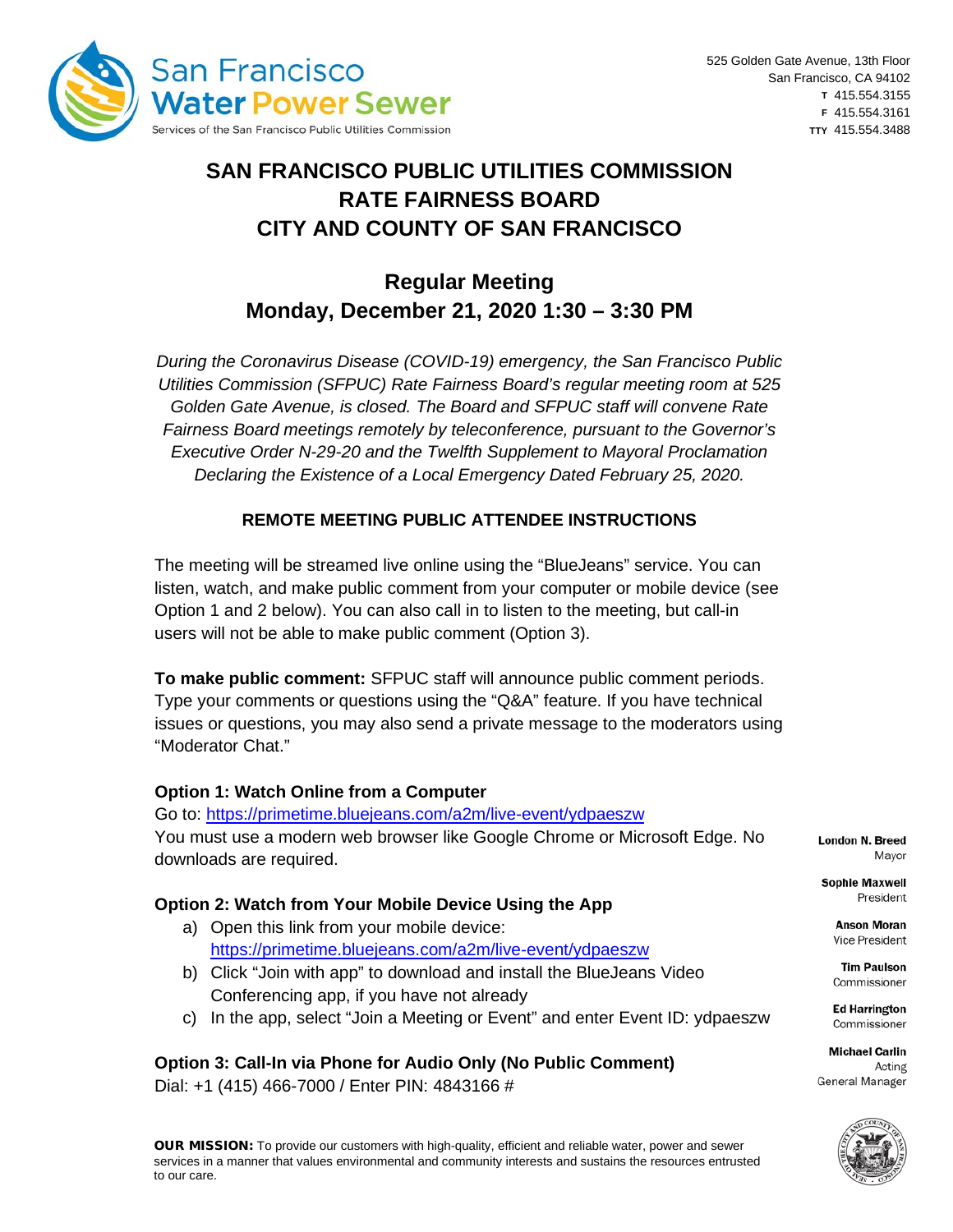## **MEETING AGENDA**

#### **1. Call to Order and Roll Call**

- Seat 1 Howard Ash, Chair
- Seat 2 Vacant
- Seat 3 Anna Van Degna
- Seat 4 Vacant
- Seat 5 Adam Nguyen
- Seat 6 Vacant
- Seat 7 Edward de Asis

#### **2. General Public Comment**

Members of the public may address the Rate Fairness Board (RFB) on matters that are within the Board's jurisdiction but not on today's agenda.

- **3. Approval of the Minutes of October 9, 2020 Meeting** (Discussion and possible action)
- **4. Report of the Chair**
	- a. **Update on 2021 Power Rates Study** (Presentation and discussion)
	- b. **Impact of COVID-19 on SFPUC Finances** (Presentation and discussion)
	- c. **Improving Public Access to Rate Fairness Board Meetings** (Discussion)
- **5. Announcements, Comments, Questions** (Discussion)
- **6. Adjournment**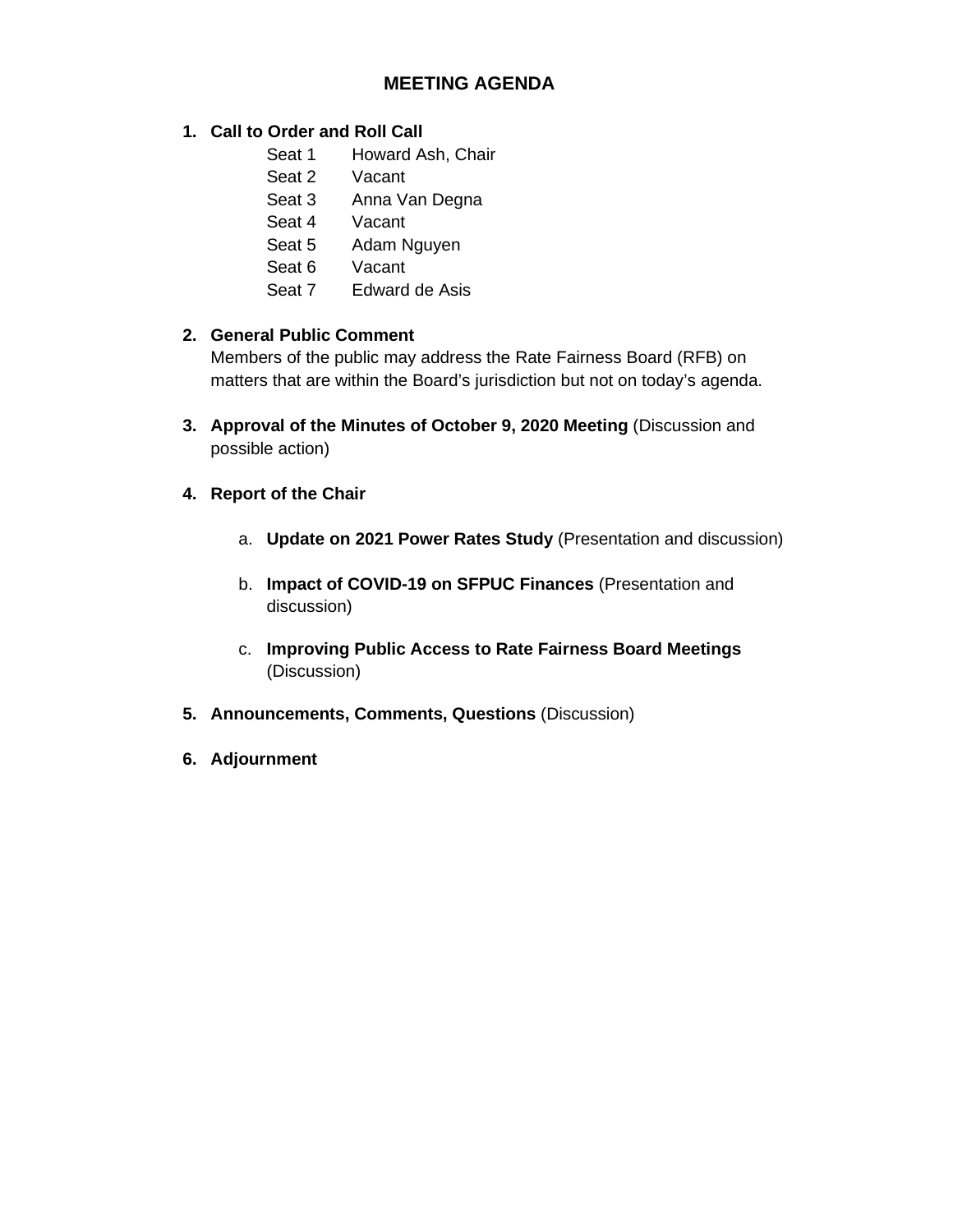**Accessible Meeting Policy**: To obtain meeting materials in alternative format, please contact the Rate Fairness Board Secretary at 415-487-5254 or via email at [yrodriguez@sfwater.org.](mailto:yrodriguez@sfwater.org) Providing at least 72 hours notice will help to ensure availability. Written reports or background materials for calendar items are available on-line at [https://www.sfwater.org/index.aspx?page=120.](https://www.sfwater.org/index.aspx?page=120)

**Meeting Procedures:** Public Comment will be taken before or during the Board's consideration of each agenda item. Speakers may address the Board for up to three minutes on that item. During General Public Comment, members of the public may address the Board on matters that are within the Board's jurisdiction and are not on the agenda. Procedures do not permit: 1) persons in the audience to vocally express support or opposition to statements by Board Member, by other persons testifying; 2) ringing and use of cell phones, pagers, and similar soundproducing electronic devices; 3) bringing in or displaying signs in the meeting room; and 4) standing in the meeting room. The ringing of and use of cell phones, pagers and similar sound-producing electronic devices are prohibited at this meeting. Please be advised that the Chair may order the removal from the meeting room of any person(s) responsible for the ringing or use of a cell phone, pager, or other similar sound-producing electronic devices.

**Know your rights under the Sunshine Ordinance:** Government's duty is to serve the public, reaching its decisions in full view of the public. Commissions, boards, councils, and other agencies of the City and County exist to conduct the people's business. This ordinance assures that deliberations are conducted before the people and that City operations are open to the people's review.

For information on your rights under the Sunshine Ordinance (Chapter 67 of the San Francisco Administrative Code) or to report a violation of the ordinance, contact by mail Sunshine Ordinance Task Force, 1 Dr. Carlton B. Goodlett Place, Room 244, San Francisco, CA 94102; phone at (415) 554-7724; fax at (415) 554 7854; or by e-mail at [sotf@sfgov.org.](mailto:sotf@sfgov.org)

Citizens may obtain a free copy of the Sunshine Ordinance by printing Chapter 67 of the San Francisco Administrative Code on the Internet, at [http://www.sfbos.org/sunshine.](http://www.sfbos.org/sunshine)

**311 Free Language Assistance**: 免費語言協助/ Ayuda gratuita con el idioma / Бесплатная помощь переводчиков / Trợ giúp Thông dịch Miễn phí / Assistance linguistique gratuite / 無料の言語支援/ 무료 언어 / 지원 / คว"มชฺจํ ยเหลอํ ท"งภ"ษ"โดยไม๘ ส'ยคาใชจ้ าย / Libreng tulong para sa wikang Tagalog ยเหลอื

**Lobbyist Registration and Reporting Requirements:** Individuals and entities that influence or attempt to influence local legislative or administrative action may be required by the San Francisco Lobbyist Ordinance [SF Campaign & Governmental Conduct Code Sec. 2.100] to register and report lobbying activity. For more information about the Lobbyist Ordinance, please contact the San Francisco Ethics Commission at 25 Van Ness Avenue, Suite 220, San Francisco, CA 94102; telephone (415) 252-3100; fax (415) 252-3112; web site at [www.sfgov.org/ethics.](http://www.sfgov.org/ethics)